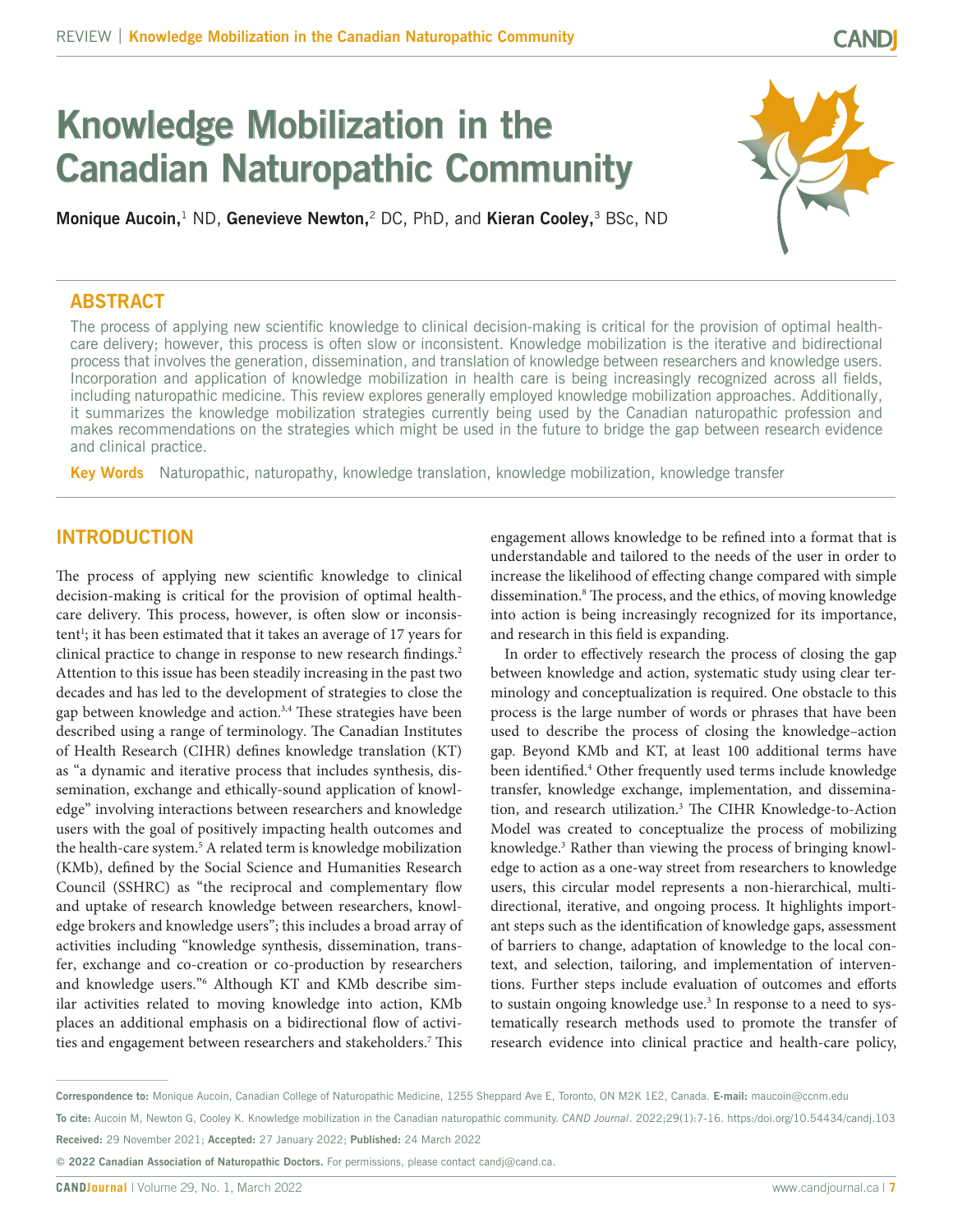a new field of study was created. Implementation science (IS) is defined as "the scientific study of methods to promote the systematic uptake of research findings and other evidence-based practices into routine practice, and, hence, to improve the quality and effectiveness of health services."9 These efforts to define, conceptualize and study the process of mobilizing knowledge are essential to improving the uptake of research evidence by clinicians as well as the communication of research between relevant stakeholders.

Incorporation and application of knowledge mobilization in health care is being increasingly recognized across all fields, including naturopathic medicine. Naturopathic medicine is a distinct system of health care which uses traditional and natural therapies in combination with modern scientific knowledge.10 A set of guiding principles unify a fundamental approach to clinical care.<sup>10</sup> Naturopathic medicine is typically considered a type of complementary and alternative medicine, as services are not provided within Canadian hospitals and are not eligible for reimbursement by provincial health insurance plans.<sup>11,12</sup> Within Canada, naturopathic medicine is currently regulated in six provinces: British Columbia, Alberta, Saskatchewan, Manitoba, Ontario and Nova Scotia.13 Registration as a Naturopathic Doctor (ND) requires the completion of an undergraduate degree, a full-time, 4-year naturopathic medical program offered by an accredited institution, as well as proof of liability insurance, completion of licensing and provincial board examinations, and expectations for continuing education.<sup>10</sup> There are approximately 2,400 NDs in Canada.<sup>13</sup> In provinces where naturopathic medicine is unregulated, practitioners with various levels of experience or training may use similar titles (for example "naturopath" or "naturopathic practitioner")12; however, these unlicensed practitioners are not the focus of the present publication. In recent years, there has been increasing attention paid to the way in which the foundational principles of naturopathic medicine interface with modern scientific evidence and how these different types of evidence might be incorporated into clinical decision-making.

The uptake of new knowledge into clinical practice is a critical component of evidence-based medicine (EBM) or evidence-based practice (EBP), defined as "the conscientious, explicit, and judicious use of current best evidence in making decisions about the care of individual patients" through attention to and integration of best available scientific evidence, patient values and preferences, and clinician experience.<sup>14</sup> Research has identified several benefits related to the use of EBP in medical practice, including improved patient outcomes and a decrease in health-care costs.15 A recent review was published summarizing the evidence related to Canadian NDs' attitudes, skills, and usage of EBP.16

While there are indications that Canadians NDs are seeking out new evidence and applying it to clinical care, it also appears that, as in many professions, this use falls below optimal levels. In order to facilitate the use of evidence within the Canadian naturopathic profession, consideration of KMb strategies is important. To date, no previous reviews have attempted to identify the KMb strategies currently used in the Canadian naturopathic community. The present publication aims to address this important gap.

# **OBJECTIVE**

Based on an exploration of generally employed KMb approaches, the purpose of the present publication is to summarize the KMb strategies currently being used by the Canadian naturopathic profession, including international strategies that involve the participation of Canadian NDs, and to make recommendations on those which might be used in the future to bridge the gap between research evidence and clinical practice.

## **RESULTS**

While the purpose of the present publication is to review the KMb strategies being used by the Canadian naturopathic profession and to make recommendations on those that might be used in the future, it is important to first describe KMb strategies more generally. The KMb strategies have been investigated using a variety of research approaches, including randomized controlled trials, interrupted time series trials, cohort studies, and qualitative studies, which have captured results related to patient outcomes, professional/process outcomes, and economic outcomes, as well as cultural and attitudinal shifts.17 This section will begin with a summary of the different characteristics of KMb strategies, as these can impact the intervention's cost, accessibility, acceptability, degree of involvement by different stakeholders, and effectiveness in changing behaviour. Following this will be a review of the types of KMb strategies that frequently target health professionals, including their effectiveness and some of the advantages and disadvantages of the different strategies. Lastly, the strategies currently being used in the Canadian naturopathic community will be presented.

## **Characteristics of KMb Strategies**

## *Passive and Active Strategies*

Passive strategies do not involve interaction between the knowledgecreator and the knowledge-user. These include publication of peer-reviewed journal articles, clinical practice guidelines, websites, and textbooks. Passive strategies do not tailor the message to a targeted recipient, and the dissemination is not planned or controlled.<sup>18</sup> These strategies are typically lower in cost<sup>19</sup>; however, effectiveness is highly dependent on the audience's motivation and efforts to look for them,<sup>18</sup> and as a result, they are considered to be less effective.<sup>20</sup> Active strategies involve targeting and packaging information for an indented audience. These include conferences, lectures, workshops, outreach visits, and audit and feedback interventions. Active strategies are generally considered to be more effective than passive ones<sup>21</sup>; however, examples of successful passive strategies exist, including one study that found similar improvement in use of guidelines with passive and active dissemination.<sup>22</sup>

# *Push, Pull, and Exchange Strategies*

Push strategies (also described as "research-push" or "producerpush") are projects where the researcher initiates and conducts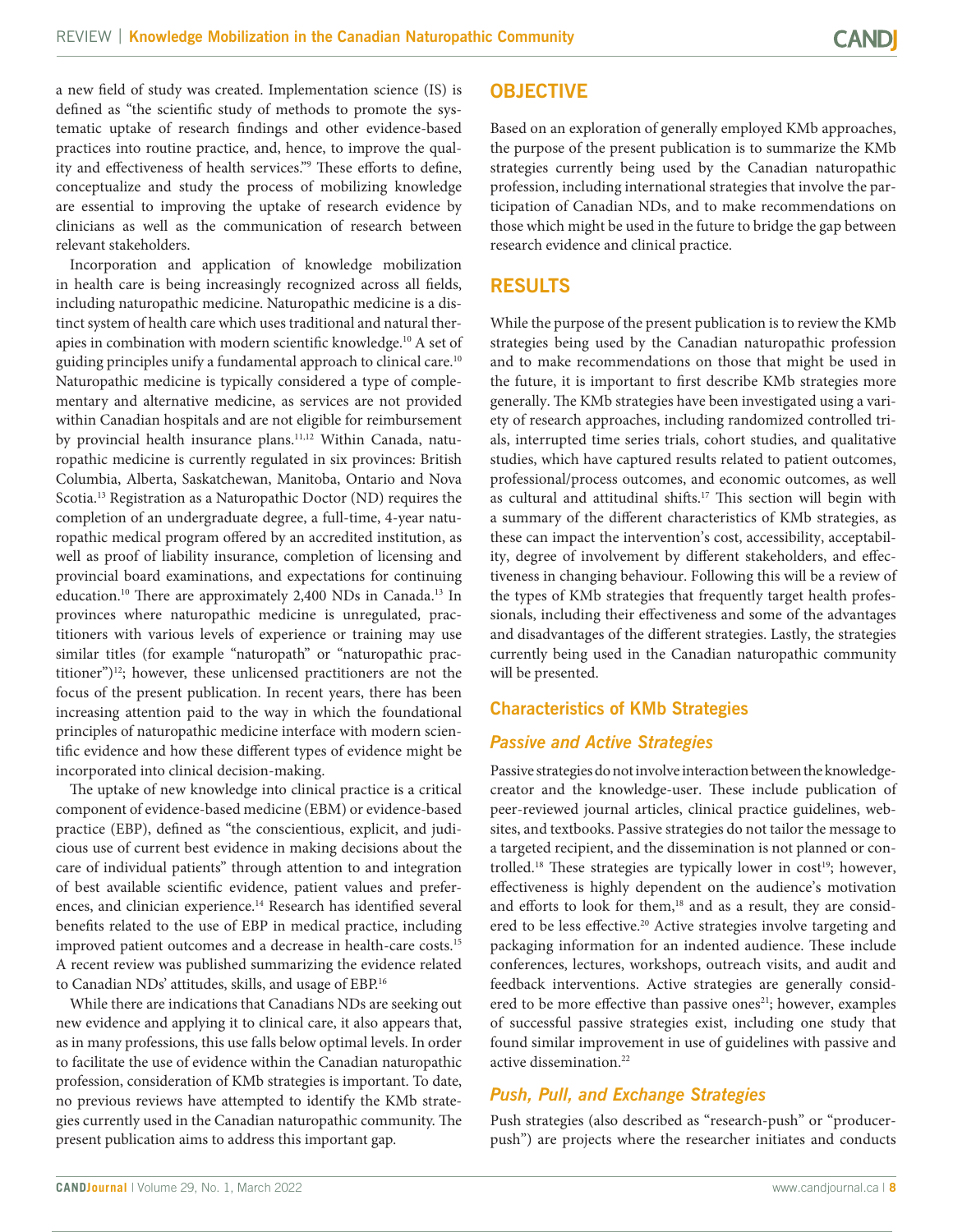the study as well as the transfer of findings. In contrast, pull (also described as "user-pull") strategies take place when the knowledge user or decision maker commissions the research to address a need. Exchange strategies involve a collaboration between researchers and knowledge users to generate research which is relevant to both groups.<sup>23</sup> These knowledge exchange strategies align with the knowledge-to-action cycle<sup>3</sup> in that they are interactive, iterative, and involve ongoing collaboration. The result is information that is perceived as relevant and useable to the researcher and the user; there is evidence that this results in increased application of the findings.24

#### *Tailored Interventions*

Tailored interventions are initiatives aimed at changing professional behaviour that are designed with consideration of prospectively identified barriers that could limit the intervention's effectiveness.<sup>25</sup> Categories of barriers that have been identified by The Cochrane Effective Practice and Organisation of Care include patient expectations, financial disincentives, clinical uncertainty, standards of practice, sense of competence, perceptions of liability, and administrative constraints.<sup>26</sup> A 2010 review reported that tailored interventions are more likely to impact behaviour change than no intervention or printed educational materials and guidelines.<sup>25</sup>

#### *Multifaceted Interventions*

Multifaceted interventions combine two or more individual components with the goal of overcoming multiple barriers. While the results of one systematic review suggest that multifaceted interventions improve effectiveness,<sup>20</sup> an analysis of multifaceted interventions did not find a greater effect associated with a larger number of interventions,<sup>19</sup> and consideration of additional costs and potential interactions between individual components are potentially relevant considerations.<sup>1</sup>

## **Strategies Targeted at Health Professionals**

## *Printed Educational Materials*

Printed educational materials are published or printed documents, including peer-reviewed journal articles, clinical care recommendations, guidelines, or monographs. They can include audio-visual components and may be published electronically. The audience may be targeted, or the materials may be distributed broadly through mass mailings.<sup>27</sup> The purpose of this widely used KMb method<sup>27</sup> may be an increase in knowledge or motivation among recipients. A benefit of printed educational materials is their feasibility and relatively low cost.<sup>27</sup> A recent Cochrane review synthesized the results of 84 studies, including 32 RCTs, that tested the effectiveness of this KMb strategy. The review found, with moderate certainty, that the materials improved practice compared with no intervention but exerted little or no impact on patient health outcomes. No difference was found between paper-based and computer-based delivery of the same material.<sup>27</sup>

## *Educational Meetings*

Educational meetings are widely used in continuing medical education. Educational meetings include conferences, workshops, and lectures. Meetings vary with respect to their content, length, number of participants and degree of participant interaction.<sup>28</sup> Didactic meetings are better suited to address knowledge gaps while interactive workshops can be used to address attitudes and skills.<sup>1</sup> A Cochrane review reported the findings of 81 RCTs assessing the impact of educational meetings on clinical practice or patient outcomes.28 When assessing behaviour change in comparison with no intervention, educational meetings resulted in a risk difference of 6% (interquartile range [IQR]: 1.8–15.3%) for comparison trials and a 10% adjusted percent change for continuous outcomes. There was also a benefit to patient outcomes. A greater impact was associated with higher attendance, mixed interactive/didactic meetings (vs either alone), meetings targeting less complex behaviour change, and those addressing more serious medical conditions.28

## *Educational Outreach Visits*

Also known as academic detailing, educational outreach involves the personal meeting of a trained individual and a clinician in their practice setting and the provision of information aimed at altering clinician behaviour. The most common target behaviour is physician prescribing practices.<sup>29</sup> A Cochrane review of 69 studies reported a 5.6% mean adjusted risk difference (IQR: 3–9%) in desired practice and a 21% improvement in continuous outcomes (IQR: 11–41%). It has been suggested that surveying clinicians in order to identify barriers prior to intervention design is an important component of this strategy.<sup>29</sup> While the one-on-one nature of this intervention can be resource-intensive, a small number of studies have assessed cost-effectiveness and reported benefit related to changes in prescribing behaviours.<sup>29</sup>

#### *Local Opinion Leaders*

Local opinion leaders are clinicians whose colleagues have nominated them as "educational influencers." These leadership roles are not based on a formal position but rather on the view of this person being likable, credible and trustworthy.<sup>30</sup> These individuals influence others' attitudes or behaviour in an informal manner through a central position in interpersonal communication networks and an elevated social status. The impact of opinion leaders is typically in the areas of knowledge, attitudes, and social norms within their group of colleagues; however, their effectiveness is dependent on the presence of social networks within professions.30 It has been recognized that opinion leaders are often specific to particular medical conditions and that the individual operating in this role changes over time. Costs associated with this strategy include those related to identifying and training the individual. A Cochrane review, updated in 2019, included 18 studies assessing the impact of opinion leaders. Overall, there was a mean 12% increase in behaviour compliance (IQR: 6–14.5%) with this form of KMb, although significant heterogeneity and a lack of clear intervention description was noted along with the absence of patient-outcome or cost-effectiveness data.<sup>30</sup>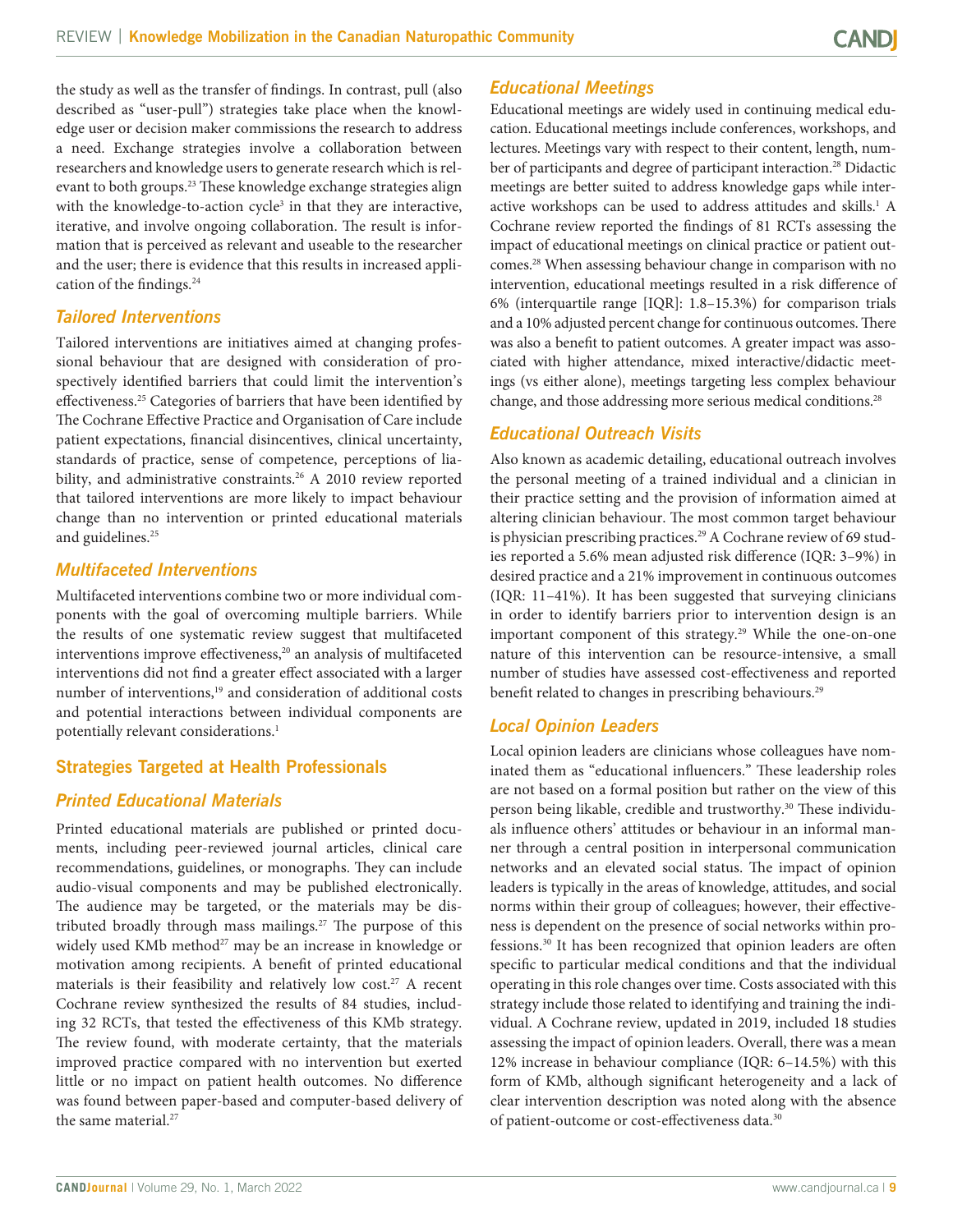#### *Audit and Feedback*

Audit and feedback initiatives objectively measure clinician performance over a period of time, with the purpose of changing behaviour. The process may also include recommendations for action.<sup>31</sup> Behaviour may be measured by assessing medical records or databases or through direct observation and can be facilitated by a variety of internal (e.g., clinician office) and external (e.g., peer, employer, or regulator) processes. It has been reported that health-care providers overestimate their compliance with guidelines.31 Audit and feedback processes are thought to create cognitive dissonance between perceived and actual behaviour as a stimulus for change. Costs related to this strategy include those associated with obtaining and analyzing data and communicating findings. The availability of meaningful data impacts the usefulness of this strategy. A systematic review including 140 studies reported a 4.3% risk difference (IQR: 0.5–16%) among studies with dichotomous outcomes and a 1.3% (IQR: 1.3–28.9%) change in continuous outcomes compared with the control.<sup>31</sup> This type of intervention was more effective in cases where baseline performance was low, when delivered by a colleague or supervisor, when delivered more than once, when feedback was provided in both written and verbal forms, and when explicit targets and action plans were included.<sup>31</sup>

#### *Reminders*

Reminder strategies include specific prompts to remind a clinician of information that will cause them to perform or avoid a particular action in the course of clinical care. Reminders may be provided verbally, on paper, or electronically.<sup>32</sup> A Cochrane review identified 28 studies using reminders. Improvements were identified in process outcomes, medication prescribing, vaccination, and test ordering. When pooled, the median improvement was 5.6% (IQR: 2–19.2%). This strategy has the benefit of being low-cost. The features of reminders that are most likely to yield benefit have yet to be identified; however, reminders within electronic medical records that alert clinicians while they are delivering care are considered promising.32

#### *Communities of Practice and Social Media*

A community of practice is defined as a group of people who share expertise and passion and interact in order to deepen their knowledge and expertise.<sup>33</sup> While communities of practice can take many forms, it has been suggested that health-care providers have created viable virtual communities of practice using social media.34 Social media includes a range of technology-mediated platforms that allow users to create and share content within virtual communities. A recent scoping review of the use of social media in medical KMb found a large number of articles related to the following platforms: Twitter, blogs, Facebook, podcasts, video archival platforms, and Wikipedia, as well as several others.<sup>35</sup> Types of platforms included open social media platforms, interactive multimedia, direct peer-topeer contact, and closed platforms. The benefits associated with this KMb strategy include real-time speed of sharing, communication across geographic regions, the ability to connect with

experienced colleagues,<sup>36</sup> and the ability to communicate information outside the typical channels such as conferences and publications.<sup>35</sup> The review acknowledged that studies of these strategies typically did not assess cost, although these are thought to be primarily related to the time needed to set up, monitor, and maintain the platforms. Few studies have assessed the direction of effect, and there is some recognition of the impact on professionalism as well as other challenges in this more "open-forum" style of KMb strategy.

#### *Mass Media*

Mass media strategies involve dissemination though public channels, such as newspapers, posters, television and radio broadcasts, and websites. A Cochrane review of 20 studies using mass media included campaigns to promote immunization, cancer screening, and HIV education.<sup>37</sup> Methodological quality was variable; however, the direction of effect was consistent, and several studies detected statistically significant differences in health behaviours, such as frequency of screening. When observing changes in rates of screening, for example, it is difficult to differentiate the effects of the mass media interventions on health-care provider and consumer behaviours. Cost may be a disadvantage of this strategy; however, a thorough analysis of cost-effectiveness has not been completed.37

#### *Knowledge Brokering*

Knowledge brokers (KBs) are individuals who facilitate the transmission of knowledge between researchers and research users through human interaction.<sup>38</sup> Several roles have been described as part of this strategy. Knowledge brokers act as information managers, by translating and applying knowledge. They act as linkage agents by developing relationships between knowledge creators and users. They act as capacity builders by increasing knowledge users' skills and increasing their capacity to identify and apply knowledge.39 A systematic review attempted to analyze the effectiveness of this strategy, but insufficient data precluded conclusions.40

#### *Practice-Based Research Networks (PBRNs)*

Practice-based research networks have been defined as groups of affiliated community-based clinical practices, primarily focused on clinical care, with the goal of investigating questions relevant to community practice.<sup>41</sup> They are frequently affiliated with a professional or academic organization and include 15 to several hundred practices.<sup>42</sup> Practicing clinicians contribute their experience and perspective in the development of relevant research questions often related to practice patterns, the process of care and clinical outcomes in "real-world" settings. More recently, the potential for PBRNs to serve as communities for learning, to promote evidence-based culture and to facilitate collaboration between researchers and research users is being explored.<sup>42</sup> It has been suggested that fewer dissemination efforts are needed when clinicians are involved in planning what to study, how to study it and how to evaluate outcomes.42 There has been an increase in the use of complimentary alternative medicine (CAM)-focused PBRNs globally in the past decade.<sup>43</sup>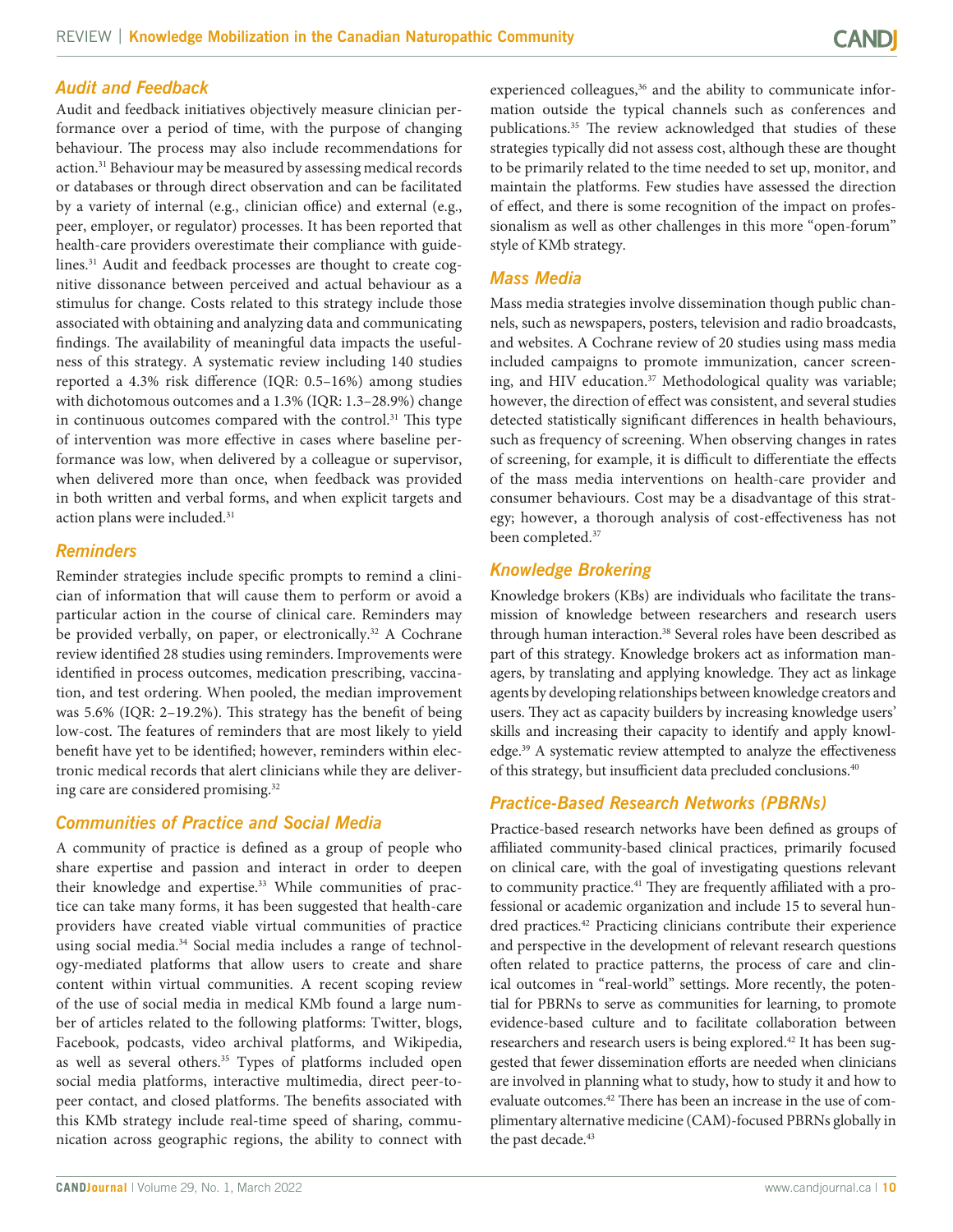#### **Example KMb Strategies Used in the Canadian Naturopathic Community**

#### *Printed Educational Materials*

- 1. Peer-reviewed publications: The World Naturopathic Federation (WNF), an organization that represents naturopathic doctors and naturopaths from 37 countries with the goal of uniting, defining, and promoting the profession, has undertaken projects that aim to measure ND involvement in research and KMb activities. A recent bibliometric analysis identified all peer-reviewed, indexed publications authored by at least one ND.<sup>44</sup> A total of 2,218 research articles met the criteria, of which 18% were authored by Canadians. While interventional and observational studies made up 19% and 28% of the articles, respectively, 23% of the studies were synthesis research (reviews and meta-analyses) and 16% commentaries; monographs, case reports, and other article types made up smaller percentages. Stemming from this work, the WNF has also assembled a soon-to-be published Health Technology Assessment for the profession, which outlines the practice, effectiveness, costs and safety associated with naturopathy as defined by peer-reviewed publications authored by NDs (or equivalent title) globally.45
- 2. Books: The WNF has identified a list of textbooks, professional books, and consumer books written by NDs globally that included 1,335 entries.<sup>46</sup> Of these, 8% were textbooks and 73% were published since 2000. In terms of authorship, 44% were written by North American NDs.
- 3. Guidelines: Although some guidelines include therapies within the scope of an ND, few naturopathic clinical practice guidelines exist; however, guidelines have been created in the field of adjunctive cancer care. The Society for Integrative Oncology, an organization with members from a range of health professions, including NDs, has created guidelines for the use of integrative therapies during and after breast cancer treatment $47$  and integrative medicine in the treatment of lung cancer.<sup>48</sup> The KNOW Website (Knowledge in Integrative Oncology Website) is a clinical tool that contains up-to-date summaries of research related to integrative oncology so that clinicians can quickly access information required for evidence-informed practice.<sup>49</sup> This project was an initiative of the Oncology Association of Naturopathic Physicians in collaboration with the Ottawa Integrative Cancer Centre, an ND-led organization.
- Professional publications: Several naturopathic professional publications disseminate evidence summaries to practicing NDs. These include publications created by the Canadian Association of Naturopathic Doctors (CAND) and The Ontario Association of Naturopathic Doctors (OAND), The American Association of Naturopathic Physicians (AANP) and The Naturopathic Doctor News and Review, among others. An international survey of naturopathic organizations and publishers, undertaken by the WNF, attempted to quantify the number of reference-based

articles written by NDs and published by naturopathic organizations.50 Approximately 15,000 articles published in 24 journals were identified; of these 71% were published open-access. The target readership included NDs and students, as well as other health professionals, and the article types included commentaries, systematic reviews, practice-based articles, research summaries, and original research articles. Over 80% of the professional journals were in the process of achieving standards such as a peer-review process, diverse editorial board and authors, and editorial and publishing policies.

## *Educational Meetings*

- 1. Conferences: Several organizations host conferences which are attended by Canadian NDs. A small selection of these conferences includes those offered by the OAND, CAND, AANP, Canadian Interdisciplinary Network of Complementary and Alternative Medicine Research (INCAM), International Congress on Integrative Medicine and Health, International Congress on Naturopathic Medicine, Oncology Association of Naturopathic Physicians (OncANP), Gastroenterology Association of Naturopathic Physicians, Pediatric Association of Naturopathic Physicians, Psychiatric Association of Naturopathic Physicians, and Academy of Integrative Health and Medicine. Conferences typically include didactic lectures, experiential sessions, and workshops, include speakers from within and outside of the naturopathic profession, and have expectations for both inclusion of peer-reviewed content and disclosures of conflicts of interest for presenters.
- 2. Continuing education (CE) courses/webinars: Many organizations offer in-person or virtual courses on a variety of topics. Canadian-based organizations include the Canadian College of Naturopathic Medicine (CCNM), OAND, Collaborative Education, $51$  and BRB CE group, $52$  for example. Currently, approval of CE activities is completed by regulatory authorities; however, in other health professions, a national organization exists with the purpose of accrediting CE courses. Created recently by the Federation of Naturopathic Medicine Regulatory Authorities (FNMRA), the North American Naturopathic Continuing Education Accreditation Council (NANCEAC) seeks to ensure that CE activities are of high quality and free of commercial bias.<sup>53</sup>

## *Communities of Practice and Social Media*

- 1. Social media platforms: Several closed social media groups provide knowledge sharing among Canadian NDs. Some are broad in scope, with large numbers of members, while others are smaller and narrower in scope. Topics include discussion of challenging clinical cases, sharing research, and discussion of ideas and philosophies, among others.
- 2. INCAM Naturopathy Special Interest Group (N-SIG): The N-SIG is a special interest group of INCAM dedicated to advancing naturopathic research. Its members include NDs who are researchers and clinicians. Previous activities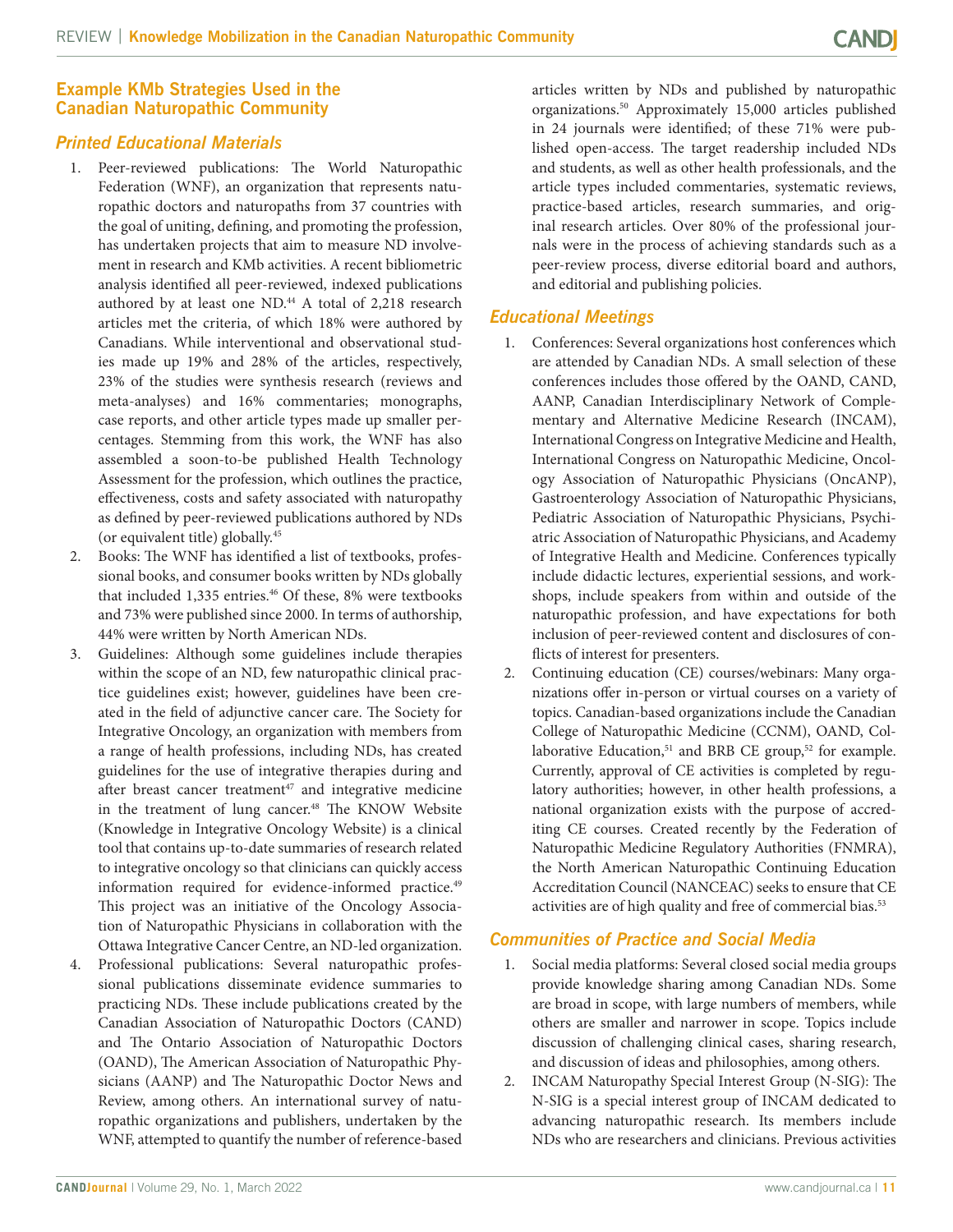include surveying the profession to identify interest, barriers, and enablers to participation in research.<sup>54</sup>

#### *Local Opinion Leaders*

Local opinion leaders have not been formally recognized in the naturopathic profession; however, several individuals who hold leadership roles in various naturopathic organizations and academic institutions fulfill this role. Others have established leadership roles informally through an accumulation of expertise in a particular subject matter and participation in many of the activities listed previously, including teaching CE courses, publishing articles, and social media discussion forums.

## **DISCUSSION**

A range of KMb strategies have been used in health care with varying rates of effectiveness. Overall, strategies that are active, interpersonal, and tailored to a specific audience in order to meet their unique needs at a particular time are considered advantageous.24 Strategies involving bidirectional collaboration between knowledge creators and knowledge users are consistent with the CIHR Knowledge-to-Action model. A number of KMb strategies are used within the Canadian naturopathic community; however, opportunities exist to increase these efforts.

While naturopathy has been regulated in Ontario since 1925,<sup>12</sup> it has been considered an emerging profession in Canada, undergoing several steps towards professionalization in recent decades.<sup>55</sup> These include regulation under the Regulated Health Professions Act in Ontario and self-regulation or title protection in additional Canadian provinces,<sup>13,56</sup> as well as rapid membership growth, from 500 to 2,400, over two decades<sup>55</sup> and degree-granting status at the largest Canadian naturopathic college. At the same time, significant efforts to generate knowledge related to naturopathic treatments have occurred. The results of the WNF surveys related to codification of naturopathic knowledge revealed that 75% of all publications, and 97% of peer-reviewed articles, have been created since the year 2000. As in other professions, $57$  insufficient naturopathy-related research is cited as a barrier.<sup>58</sup> This is due to the relatively recent history of naturopathic research and the small number of researchers—a recent survey of 201 Canadian NDs identified 22 currently involved in conducting research.<sup>54</sup> Despite the field's small size, naturopathic research has been described as "fighting above its weight class"<sup>59</sup>; there is evidence that, with the current steps forward in professionalization, the generation and transfer of knowledge is increasing.

Within the field of implementation science, there is increasing attention to the factors and contexts that influence the effectiveness of KMb. The process by which new knowledge impacts behaviour is thought to proceed through three steps: awareness, acceptance, and, finally, adoption,<sup>60</sup> each of which may be impacted by the unique contexts of a health profession. A recent commentary on the topic of IS of complementary medicine (CM) highlighted several considerations that could influence these steps.<sup>61</sup> With respect to awareness, one challenge is the underdeveloped professional and organizational infrastructure in many CM professions. Because awareness and persuasion may occur through multiple avenues within an organization (infrastructure, oversight, change agents), community-based practice settings, common in CM, may pose a barrier to increasing awareness and subsequent behaviour change.<sup>61</sup> Awareness of new research also depends on the practitioner's ability and opportunity to search for and review relevant literature. Insufficient skill at identifying and appraising scientific literature, and lack of time, are widely cited barriers among many professions including naturopathic medicine.58,62-64 KMb strategies should be tailored to address barriers to awareness.

With respect to the acceptance phase of knowledge uptake, Canadian NDs have a relatively positive view of evidence, although a spectrum exists, and several barriers related to acceptance have been identified. A qualitative study investigated the perceptions and attitudes of North American and Australian ND students and faculty towards the role and influence of traditional and scientific knowledge in naturopathic education. One of the themes that emerged was the goal of finding a balance between traditional and scientific knowledge. An older study of Australian naturopaths reported the perception that scientific evidence could undermine traditional knowledge by devaluing and eroding its role in clinical practice.<sup>65</sup> Consideration of traditional knowledge in the development of KMb strategies is likely to be important. Another qualitative study explored the development of attitudes towards pediatric vaccination among medical, chiropractic, and naturopathic students as a case study of professional enculturation.<sup>66</sup> A powerful influence of both formal education and informal socialization was reported. One of the largest influences on student perceptions, in all three professions, was the view of senior or respected individuals in their field, such as professors. It was noted that these influences were also the least likely to be critically examined. These findings may illuminate how historical attitudes may be perpetuated within a profession at the expense of the uptake of new best practices and serve as important considerations for the design of tailored KMb strategies.

Another possible barrier to the acceptance phase of knowledge uptake is the compatibility of evidence with naturopathic principles. The principle "Treat the Cause" suggests a need to look beyond presenting symptoms for factors which may have contributed, or increased susceptibility, to illness.11 These factors include environmental, behavioural, lifestyle, social, genetic, and others. This view of illness having unique origins in different individuals and the importance of tailoring treatment plans to address underlying causes may be considered at odds with KMb strategies such as guidelines, in which a hierarchy of interventions is presented based on their level of evidence. For example, if a patient presented with a concern of headaches that coincided with her menstrual cycle, an ND may recommend an intervention that is targeted at improving hormonal balance rather than another intervention which has more evidence for the treatment of headaches in a general population. The naturopathic principle "Treat the Whole Person" is similar to the concept of patient-centred care, defined as health-care decisions and quality measures which are guided by "an individual's specific health needs and desired health outcomes" and in which "patients are partners with their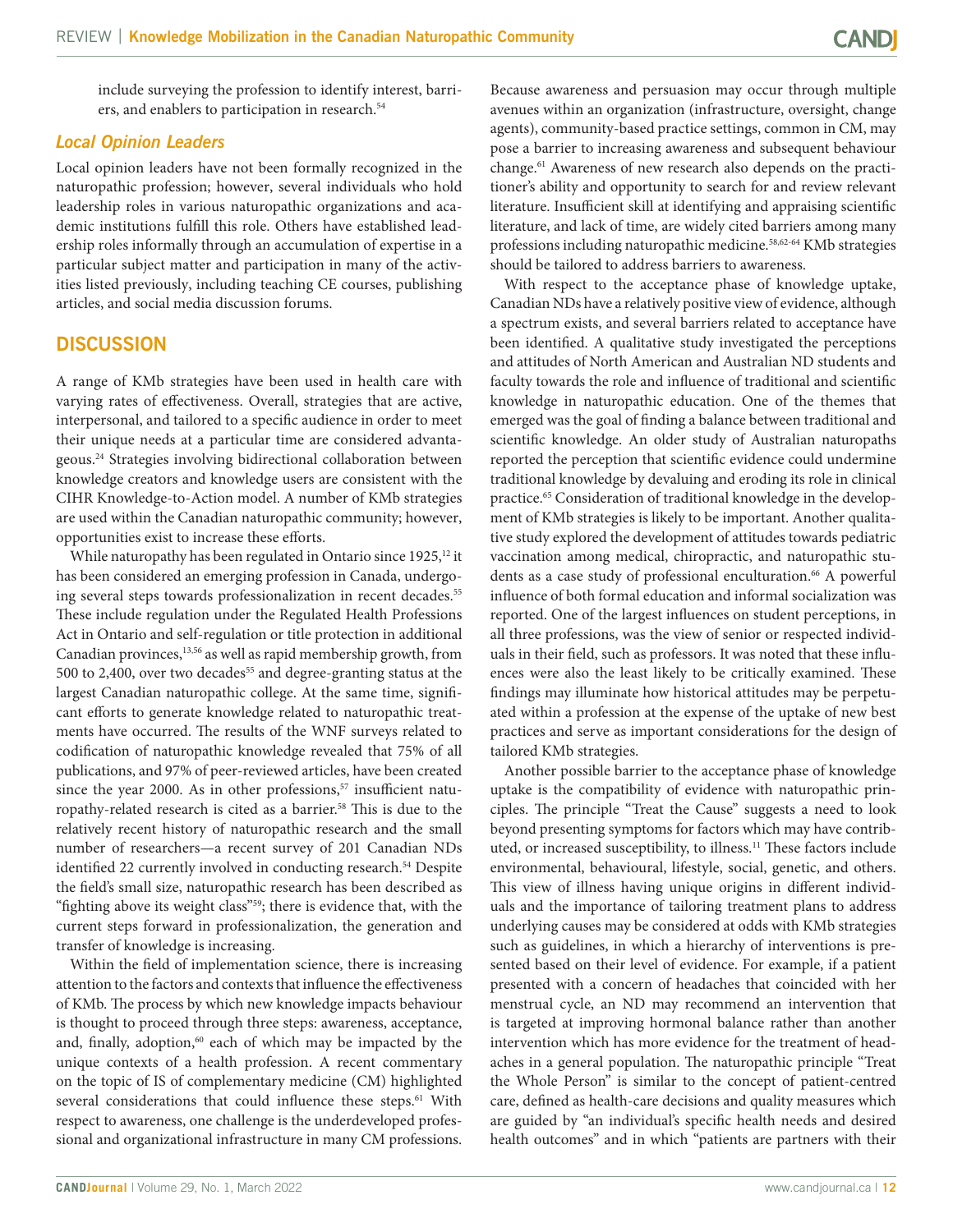health-care providers, and providers treat patients not only from a clinical perspective, but also from an emotional, mental, spiritual, social, and financial perspective."<sup>67</sup> While necessary, research evidence is considered insufficient for clinical decision-making by some proponents of patient-centred care, due to the influence of unique biopsychosocial factors, preferences, beliefs, expectations, and goals<sup>68</sup>; the importance of KMb strategies that are respectful of patient-centred care has been highlighted in the field of CM.<sup>61</sup> While the principles "Treat the Cause" and "Treat the Whole Person" do not preclude the development of guidelines, they may be recognized as possible barriers to acceptance of guidelines, and consideration of the importance attributed to individualization of care may be a relevant consideration in developing guidelines that support clinical practice guided by both naturopathic principles and the best available scientific evidence.

Concerns about potentially limited applicability of "goldstandard" single-intervention RCT findings to real-world clinical situations with multimorbid patients, a population that frequently accesses naturopathic care,<sup>69</sup> have been cited in medicine<sup>70</sup> and may be a relevant barrier in evidence uptake among NDs as well. The CAM professions are recognized as having an increased awareness of the limitations of studying complex, multi-modal, individualized clinical interventions using research designs such as RCTs.71 Evidence generated using a variety of research methodologies such as whole-systems research may have a higher level of model validity and may increase the relevance of KMb strategies in the naturopathic profession. Ongoing efforts to study naturopathic therapies using pragmatic research designs are warranted.<sup>72</sup>

While these barriers to KMb uptake are significant, strengths and opportunities also exist. For example, practising in complex organizations has been viewed as a barrier to change.73 Because many NDs work in private practice settings, either in solo practice or with other CM professionals,<sup>58</sup> fewer organizational barriers to change may exist. Furthermore, consistent with the bidirectional nature of KMb, the Canadian naturopathic community has demonstrated an interest in participating in the generation of new research. The survey of 201 Canadian NDs that identified 22 individuals presently involved in research also identified an additional 108 who were interested in becoming involved. There is also evidence that additional NDs are involved in KMb activities. An international survey recently investigated the frequency of ND participation in KMb activities.<sup>74</sup> The survey was completed by 478 NDs, including 118 Canadians. In response to a question about how respondents share their knowledge, the percentage of individuals who reported engaging in the production of information for different purposes was as follows: publication in scientific journal articles, 18%; publication in naturopathic journal articles, 18%; publication in modern naturopathic clinical text books, 11%; publication in general clinical text books, 9%; for the general public, 73%; product companies, 9%; for patients, 72%; CE events for other clinicians, 28%; clinical training for naturopathic students, 32%. These results are limited by a small sample size and potential self-selection and self-reporting biases. Several research projects undertaken by naturopathic researchers, including whole-practice trials and Delphi studies, have involved collaboration between

researchers and clinicians.<sup>75-77</sup> These factors may facilitate the generation and implementation of KMb strategies.

There is also evidence that enablers, such as special interest groups, may have contributed to advancement of KMb efforts in sub-groups of NDs. Overall, guidelines are lacking in naturopathic medicine; however, a notable exception is the area of naturopathic cancer care. This progress relative to other clinical areas may be related to the existence of the American Board of Naturopathic Oncology, which grants the status of Fellow of the American Board of Naturopathic Oncology (FABNO) to individuals with specialized training in oncology.78 This clearly defined group of clinicians may have been a factor in identifying needs for coordinated KMb work; the organization may have also been well-placed to initiate these efforts. A relative abundance of research in the area of naturopathic cancer care may have been a further facilitator. The WNF analysis of peer-reviewed articles identified cancer as the most commonly researched condition. Cancer was the subject of 27% of articles, with breast cancer the most frequently studied type of cancer. As more research evidence is generated in other clinical areas and increased mobilization of condition-specific organizations and networks occur, this may facilitate additional KMb efforts such as evidence synthesis and dissemination.

#### **KMb Opportunities in the Canadian Naturopathic Community**

Many types of KMb strategies may be well suited for use in the naturopathic profession. A number are described below; however, this list is not intended to be exhaustive. Strategies used by other professions or in other geographic regions will be highlighted. Overall, strategies that are likely to be impactful are those addressing some of the barriers discussed in the previous section. Knowledge mobilization strategies should increase connectedness among widely dispersed community practitioners, address barriers, such as lack of time and skill, prioritize pragmatic research, and respect traditional knowledge, patient-centred care, and naturopathic principles.

1. Practice-based research networks: To our knowledge, there are currently no Canadian-specific PBRNs specifically for NDs. Although neither is currently operating as a PBRN, the International Research Consortium of Naturopathic Academic Clinics (IRCNAC)<sup>79</sup> and the Naturopathic Physicians Research Institute (NPRI) may have the potential to accelerate the type of infrastructure, culture, and KMb desirable by PBRNs.<sup>80</sup> The establishment of a PBRN would build KMb infrastructure and facilitate knowledge exchange among community-based NDs and researchers, in addition to creating opportunities for new research studies. A call for PBRNs has been made as a way to refine the approach of IS based on the unique factors related to complementary medicine practice.61 In Australia, the Practitioner Research and Collaboration Initiative (PRACI) is a PBRN including 14 complimentary medicine professions that was launched in 2015.<sup>81</sup> Efforts have been made in the Canadian chiropractic community towards the development of a PBRN.<sup>82</sup>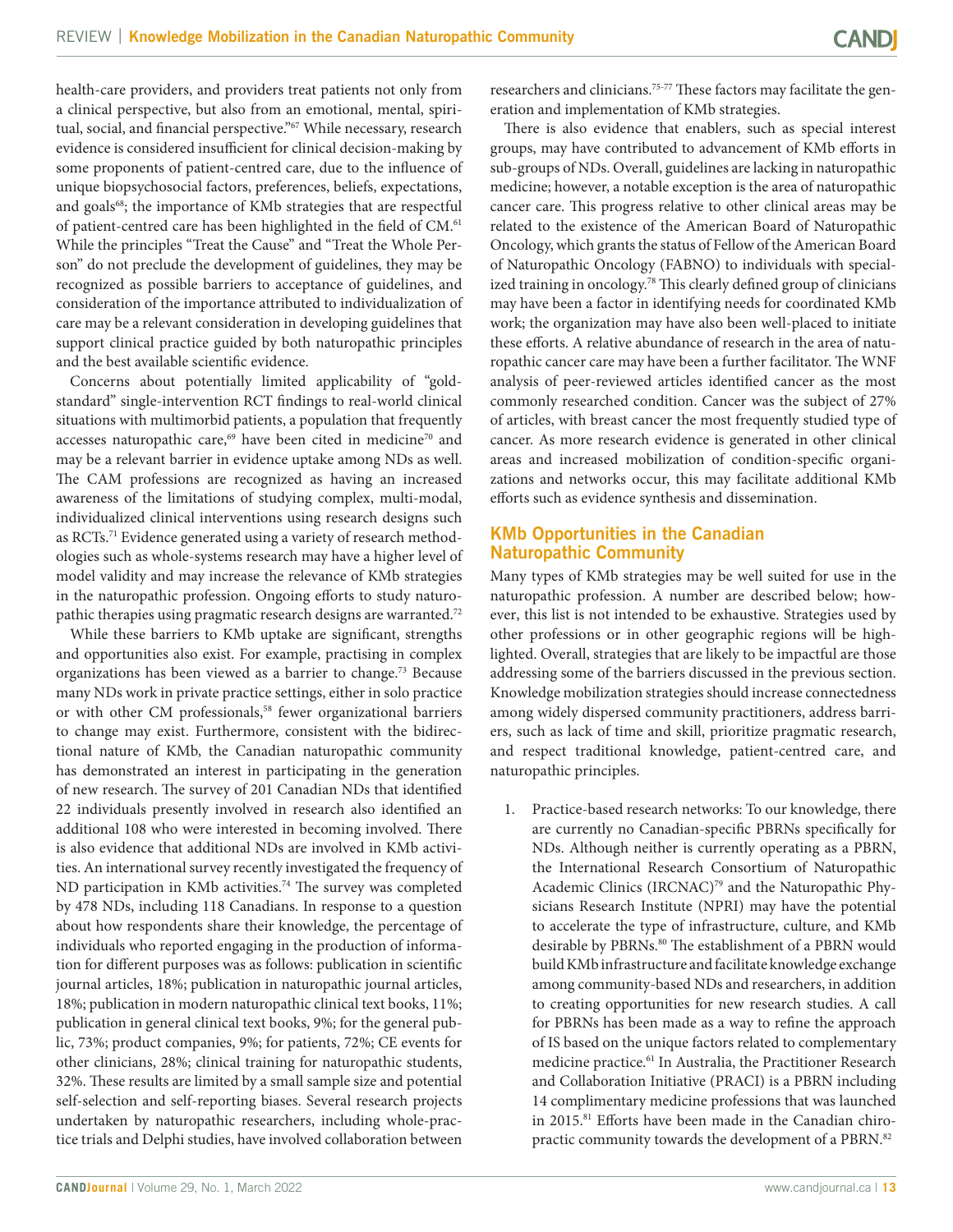- 2. Guidelines: Guidelines, and other forms of knowledge synthesis, address the common barriers that clinicians report related to insufficient time and skill in locating and critically appraising research evidence. To date, limited naturopathic guidelines and best-practice documents have been created; however, the existence of best-practice documents in the field of integrative cancer care suggest that this strategy may be feasible and acceptable. Naturopathic guideline development should address the unique aspects of naturopathic philosophy, such as the principle "Treat the Cause" and a focus on patient-centred care. This is in line with other calls that have been made for inclusion of contextual information and qualifying statements in guideline development.<sup>83</sup> The Canadian chiropractic profession has undertaken a process of developing clinical practice guidelines.<sup>84</sup> Further information is available at [http://chiropractic.ca/](http://chiropractic.ca/guidelines-best-practice/) [guidelines-best-practice/](http://chiropractic.ca/guidelines-best-practice/).
- 3. Continuing education related to EBM: Knowledge and skills related to acquiring and using research evidence are an important part of successful KMb. While Canadian NDs have reported moderate to high perceived levels of skill, an interest in further learning opportunities has been expressed by practicing clinicians.<sup>58</sup> A CE course on EBP that was co-designed with 22 Canadian NDs is currently being delivered and evaluated. A high level of enrollment and attendance by Canadian NDs suggest that this course is feasible; data on acceptability of the course by this population is forthcoming. Following revision based on the results of participant evaluation, additional education opportunities may be provided to Canadian NDs.
- 4. Knowledge brokering: We proposed that a knowledge broker position be established to facilitate interactions between clinicians, researchers, and other stakeholders. This individual would be involved in knowledge dissemination but also in identifying the knowledge needs of the profession. Professional and academic organizations are presently engaged in these efforts; however, there is not a dedicated individual focused on these activities. The University of British Columbia's Physical Therapy Department has created a knowledge broker role with the goal of facilitating "both evidence-informed practice and practiceinformed evidence."85

# **CONCLUSION**

The Canadian naturopathic profession has undergone significant changes in recent decades with respect to the use of evidence. There has been increased use of a range of KMb strategies aimed at aligning clinical practice with best evidence. However, many opportunities exist to further develop and implement KMb strategies, paying attention to the profession's unique characteristics and barriers. This review identifies established KMb strategies that are used successfully and highlights unique considerations and opportunities for KMb in the Canadian naturopathic community.

#### **AUTHOR AFFILIATIONS**

1 Canadian College of Naturopathic Medicine, Toronto, ON, Canada; University of Guelph, Guelph, ON, Canada; <sup>2</sup>University of Guelph, Guelph, ON, Canada;<br><sup>3</sup>Canadian College of Naturonathic Medicine, Toronto, ON, Canada; University Canadian College of Naturopathic Medicine, Toronto, ON, Canada; University Technology, Sydney, Australia; National Centre for Naturopathic Medicine at Southern Cross University, Linsmore, Australia; Pacific College of Health and Science, New York, NY, USA

#### **ACKNOWLEDGEMENTS**

Not applicable.

#### **CONFLICTS OF INTEREST DISCLOSURE**

We have read and understood the *CAND Journal*'s policy on conflicts of interest and declare that we have none.

#### **FUNDING**

This research did not receive any funding.

#### **REFERENCES**

- 1. Grimshaw JM, Eccles MP, Lavis JN, Hill SJ, Squires JE. Knowledge translation of research findings. *Implement Sci*. 2012;7:50.
- 2. Morris ZS, Wooding S, Grant J. The answer is 17 years, what is the question: understanding time lags in translational research. *J R Soc Med.*  2011;104(12):510-520.
- 3. Graham ID, Logan J, Harrison MB, et al. Lost in knowledge translation: time for a map? *J Contin Educ Health Prof.* 2006;26(1):13-24.
- 4. McKibbon KA, Lokker C, Wilczynski NL, et al. A cross-sectional study of the number and frequency of terms used to refer to knowledge translation in a body of health literature in 2006: a Tower of Babel? *Implement Sci.* 2010;5:16.
- 5. Canadian Institutes of Health Research. Knowledge translation. Accessed December 2020. <https://cihr-irsc.gc.ca/e/29529.html>
- 6. Guidelines for Effective Knowledge Mobilization, Social Sciences and Hummanities Research Council. Accessed December 10, 2020. [https://](https://www.sshrc-crsh.gc.ca/funding-financement/policies-politiques/knowledge_mobilisation-mobilisation_des_connaissances-eng.aspx) [www.sshrc-crsh.gc.ca/funding-financement/policies-politiques/knowledge\\_](https://www.sshrc-crsh.gc.ca/funding-financement/policies-politiques/knowledge_mobilisation-mobilisation_des_connaissances-eng.aspx) [mobilisation-mobilisation\\_des\\_connaissances-eng.aspx](https://www.sshrc-crsh.gc.ca/funding-financement/policies-politiques/knowledge_mobilisation-mobilisation_des_connaissances-eng.aspx)
- 7. Ven AHVD, Johnson PE. Knowledge for theory and practice. *Acad Manage Rev.* 2006;31(4):802-821.
- 8. Bowen SJ, Graham ID. From knowledge translation to engaged scholarship: promoting research relevance and utilization. *Arch Phys Med Rehabil.*  2013;94(Suppl 1):S3-8.
- 9. Eccles MP, Mittman BS. Welcome to implementation science. *Implement Sci.* 2006;1(1):1.
- 10. Logan AC, Goldenberg JZ, Guiltinan J, Seely D, Katz DL. North American naturopathic medicine in the 21st century: time for a seventh guiding principle—Scientia Critica. *Explore (NY).* 2018;14(5):367-372.
- 11. World Naturopathic Federation White Paper: Naturopathic Philosophies, Principles and Theories 2017. [http://worldnaturopathicfederation.org/wp](http://worldnaturopathicfederation.org/wp-content/uploads/2019/11/WNF_White_Paper_June-2017.pdf)[content/uploads/2019/11/WNF\\_White\\_Paper\\_June-2017.pdf](http://worldnaturopathicfederation.org/wp-content/uploads/2019/11/WNF_White_Paper_June-2017.pdf)
- 12. Boon H. Regulation of complementary/alternative medicine: a Canadian perspective. *Complement Ther Med.* 2002;10(1):14-19.
- 13. CAND Website. About naturopathic medicine. Accessed December 2, 2020. <https://www.cand.ca/naturopathic-medicine-today/>
- 14. Sackett DL, Rosenberg WM, Gray JA, Haynes RB, Richardson WS. Evidence based medicine: what it is and what it isn't. *BMJ.* 1996;312(7023):71-72.
- 15. Majeed A, Ferguson J, Field J. Prescribing of beta-2 agonists and inhaled steroids in England: trends between 1992 and 1998, and association with material deprivation, chronic illness and asthma mortality rates. *J Public Health Med.* 1999;21(4):395-400.
- 16. Aucoin M, Leach MJ, Cooley K. Evidence-based practice attitudes, skills, and usage among Canadian naturopathic doctors: a summary of the evidence and directions for the future. *CAND Journal.* 2021;28(3):9-13.
- 17. Lavis J, Ross S, McLeod C, Gildiner A. Measuring the impact of health research. *J Health Serv Res Policy.* 2003;8(3):165-170.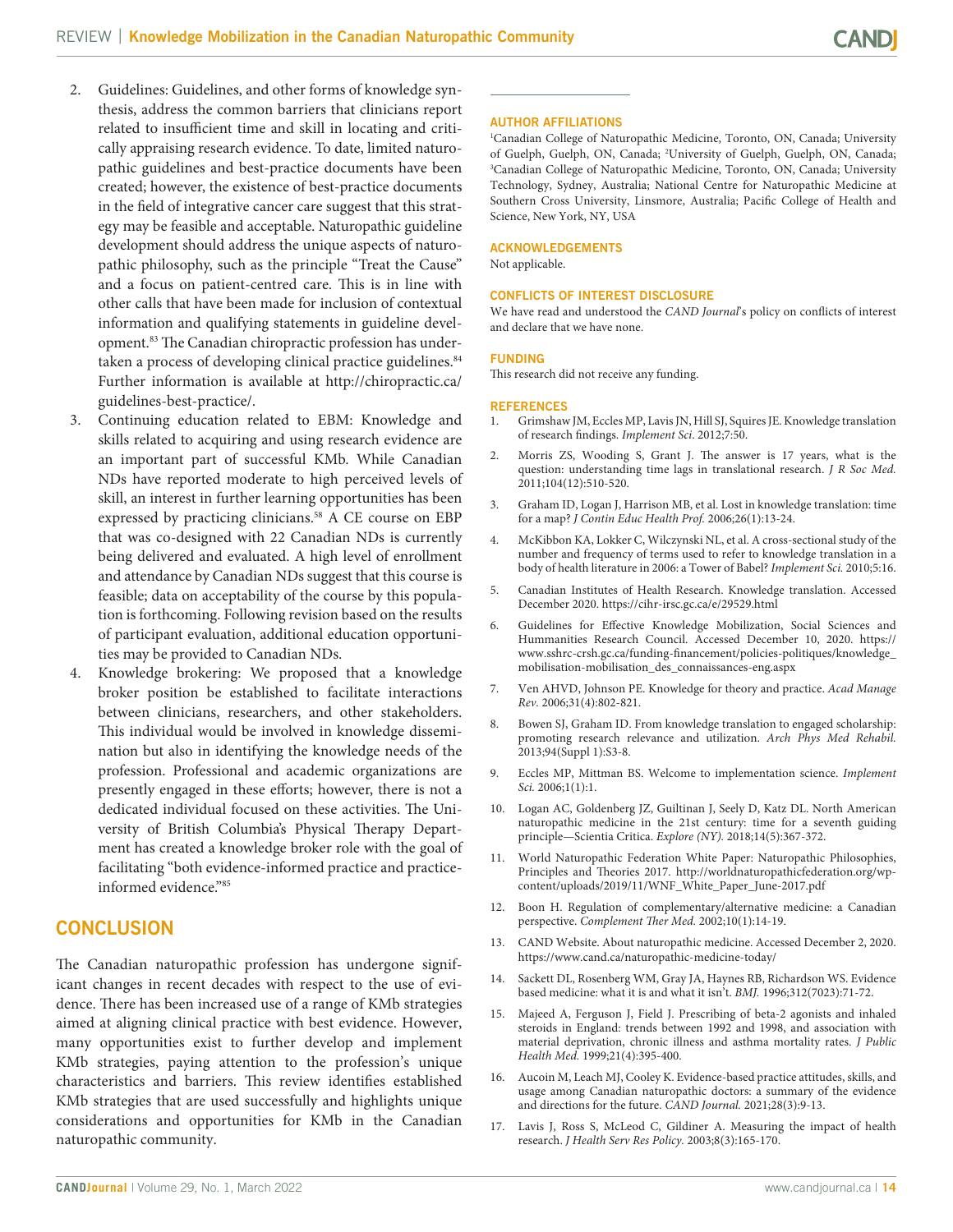- 18. Marriott S, Palmer C, Lelliott P. Disseminating healthcare information: getting the message across. *Qual Health Care.* 2000;9(1):58-62.
- 19. Grimshaw J, Eccles M, Thomas R, et al. Toward evidence-based quality improvement. Evidence (and its limitations) of the effectiveness of guideline dissemination and implementation strategies 1966-1998. *J Gen Intern Med.*  2006;21(Suppl 2):S14-20.
- 20. Grimshaw JM, Shirran L, Thomas R, et al. Changing provider behavior: an overview of systematic reviews of interventions. *Med Care.* 2001;39(8 Suppl 2):II2-45.
- 21. Lomas J. Diffusion, dissemination, and implementation: who should do what? *Ann N Y Acad Sci.* 1993;703:226-235.
- 22. Knapp JF, Simon SD, Sharma V. Does active dissemination of evidence result in faster knowledge transfer than passive diffusion?: An analysis of trends of the management of pediatric asthma and croup in US emergency departments from 1995 to 2009. *Pediatr Emerg Care.* 2015;31(3):190-196.
- 23. Lavis JN, Robertson D, Woodside JM, McLeod CB, Abelson J, Knowledge Transfer Study Group. How can research organizations more effectively transfer research knowledge to decision makers? *Milbank Q.* 2003;81(2):221- 248, 171-222.
- 24. Pentland D, Forsyth K, Maciver D, et al. Key characteristics of knowledge transfer and exchange in healthcare: integrative literature review. *J Adv Nurs.*  2011;67(7):1408-1425.
- 25. Baker R, Camosso-Stefinovic J, Gillies C, et al. Tailored interventions to overcome identified barriers to change: effects on professional practice and health care outcomes. *Cochrane Database Syst Rev.* 2010(3):CD005470.
- 26. Cochrane Effective Practice and Organisation of Care Group: Data collection checklist. EPOC measures for review authors. 2002.
- Giguere A, Zomahoun HTV, Carmichael PH, et al. Printed educational materials: effects on professional practice and healthcare outcomes. *Cochrane Database Syst Rev.* 2020;8:CD004398.
- 28. Forsetlund L, Bjorndal A, Rashidian A, et al. Continuing education meetings and workshops: effects on professional practice and health care outcomes. *Cochrane Database Syst Rev.* 2009(2):CD003030.
- 29. O'Brien MA, Rogers S, Jamtvedt G, et al. Educational outreach visits: effects on professional practice and health care outcomes. *Cochrane Database Syst Rev.* 2007(4):CD000409.
- 30. Flodgren G, O'Brien MA, Parmelli E, Grimshaw JM. Local opinion leaders: effects on professional practice and healthcare outcomes. *Cochrane Database Syst Rev.* 2019;6:CD000125.
- 31. Ivers N, Jamtvedt G, Flottorp S, et al. Audit and feedback: effects on professional practice and healthcare outcomes. *Cochrane Database Syst Rev.*  2012(6):CD000259.
- 32. Shojania KG, Jennings A, Mayhew A, Ramsay CR, Eccles MP, Grimshaw J. The effects of on-screen, point of care computer reminders on processes and outcomes of care. *Cochrane Database Syst Rev.* 2009(3):CD001096.
- 33. Wenger E, McDermott R, Snyder W. Cultivating communities of practice. *Harvard Business School Press.* 2002.
- 34. Rolls K, Hansen M, Jackson D, Elliott D. How health care professionals use social media to create virtual communities: an integrative review. *J Med Internet Res.* 2016;18(6):e166.
- 35. Chan TM, Dzara K, Dimeo SP, Bhalerao A, Maggio LA. Social media in knowledge translation and education for physicians and trainees: a scoping review. *Perspect Med Educ.* 2020;9(1):20-30.
- 36. Steele SR, Arshad S, Bush R, et al. Social media is a necessary component of surgery practice. *Surgery.* 2015;158(3):857-862.
- 37. Grilli R, Ramsay C, Minozzi S. Mass media interventions: effects on health services utilisation. *Cochrane Database Syst Rev.* 2002(1):CD000389.
- 38. Lomas J. The in-between world of knowledge brokering. *BMJ.*  2007;334(7585):129-132.
- 39. Ward V, House A, Hamer S. Knowledge brokering: the missing link in the evidence to action chain? *Evid Policy.* 2009;5(3):267-279.
- 40. Bornbaum CC, Kornas K, Peirson L, Rosella LC. Exploring the function and effectiveness of knowledge brokers as facilitators of knowledge translation in health-related settings: a systematic review and thematic analysis. *Implement Sci.* 2015;10:162.
- 41. Agency for Healthcare Research and Quality. Primary Care Practice-Based Research Networks. Accessed December 8, 2020. [http://www.ahrq.gov/](http://www.ahrq.gov/research/findings/factsheets/primary/pbrn/index.html) [research/findings/factsheets/primary/pbrn/index.html](http://www.ahrq.gov/research/findings/factsheets/primary/pbrn/index.html)
- 42. Mold JW, Peterson KA. Primary care practice-based research networks: working at the interface between research and quality improvement. *Ann Fam Med.* 2005;3(Suppl 1):S12-S20.
- 43. Lee H, Peng W, Steel A, Reid R, Sibbritt D, Adams J. Complementary and alternative medicine research in practice-based research networks: a critical review. *Complement Ther Med.* 2019;43:7-19.
- 44. World Naturopathic Federation. Research written by naturopaths/ naturopathic doctors. 2019. [http://worldnaturopathicfederation.org/](http://worldnaturopathicfederation.org/wp-content/uploads/2019/04/WNF_Research-Written-by-Naturopaths-Naturopathic-Doctors.pdf) [wp-content/uploads/2019/04/WNF\\_Research-Written-by-Naturopaths-](http://worldnaturopathicfederation.org/wp-content/uploads/2019/04/WNF_Research-Written-by-Naturopaths-Naturopathic-Doctors.pdf)[Naturopathic-Doctors.pdf](http://worldnaturopathicfederation.org/wp-content/uploads/2019/04/WNF_Research-Written-by-Naturopaths-Naturopathic-Doctors.pdf)
- 45. World Naturopathic Federation Health Technology Assessment. 2021. Accessed December 2020. [http://worldnaturopathicfederation.org/health](http://worldnaturopathicfederation.org/health-technology-assessment-hta/)[technology-assessment-hta/](http://worldnaturopathicfederation.org/health-technology-assessment-hta/).
- 46. World Naturopathic Federation. A comprehensive listing of books written by naturopaths/naturopathic doctors. 2019. [http://](http://worldnaturopathicfederation.org/wp-content/uploads/2019/04/Book-Project.pdf) [worldnaturopathicfederation.org/wp-content/uploads/2019/04/Book-](http://worldnaturopathicfederation.org/wp-content/uploads/2019/04/Book-Project.pdf)[Project.pdf](http://worldnaturopathicfederation.org/wp-content/uploads/2019/04/Book-Project.pdf)
- 47. Greenlee H, DuPont-Reyes MJ, Balneaves LG, et al. Clinical practice guidelines on the evidence-based use of integrative therapies during and after breast cancer treatment. *CA Cancer J Clin.* 2017;67(3):194-232.
- 48. Deng GE, Rausch SM, Jones LW, et al. Complementary therapies and integrative medicine in lung cancer: Diagnosis and management of lung cancer, 3rd ed: American College of Chest Physicians evidence-based clinical practice guidelines. *Chest.* 2013;143(Suppl 5):e420S-e436S.
- 49. Knowledge in Integrative Oncology Website. Accessed November 29, 2020. <https://www.knowintegrativeoncology.org/>
- 50. World Naturopathic Federation. Naturopathic Journal Report. *In preparation.* 2020.
- 51. Collaborative Education. Accessed November 22, 2020. [http://www.](http://www.collaborativeeducation.ca/) [collaborativeeducation.ca/](http://www.collaborativeeducation.ca/)
- 52. BRB CE Group. Accessed December 2020. <https://brbcegroup.com/>
- 53. The Federation of Naturopathic Medicine Regulatory Authorities. 2020. Accessed December 1, 2020. [https://www.fnmra.org/NANCEAC-](https://www.fnmra.org/NANCEAC-Background-and-Purpose)[Background-and-Purpose](https://www.fnmra.org/NANCEAC-Background-and-Purpose)
- 54. Aucoin M, Cooley K, Knee C, Tsui T, Grondin D. Naturopathy special interest group research capacity and needs assessment survey. *J Altern Complement Med.* 2019;25(2):189-195.
- 55. Verhoef MJ, Boon HS, Mutasingwa DR. The scope of naturopathic medicine in Canada: an emerging profession. *Soc Sci Med.* 2006;63(2):409-417.
- 56. Ng JY. The regulation of complementary and alternative medicine professions in Ontario, Canada. *Integr Med Res.* 2020;9(1):12-16.
- 57. Kawchuk G, Bruno P, Busse JW, et al. Knowledge transfer within the Canadian chiropractic community. Part 1: understanding evidence-practice Gaps. *J Can Chiropr Assoc.* 2013;57(2):111-115.
- 58. Leach M, Aucoin M, Cooley K. A national cross-sectional survey of Canadian naturopathic physician doctors' engagement, preparedness and perceptions of evidence-based practice. *Submitted to PLOS ONE.* 2021.
- 59. Weeks J. The early movement for research evidence in modern naturopathy: fighting above its weight class. *J Altern Complement Med.* 2019;25(2):125- 128.
- 60. Green LA, Seifert CM. Translation of research into practice: why we can't "just do it." *J Am Board Fam Pract.* 2005;18(6):541-545.
- 61. Steel A, Rapport F, Adams J. Towards an implementation science of complementary health care: some initial considerations for guiding safe, effective clinical decision-making. *Adv Integr Med.* 2018;5(1):5-8.
- 62. Cabana MD, Rand CS, Powe NR, et al. Why don't physicians follow clinical practice guidelines? A framework for improvement. *JAMA.*  1999;282(15):1458-1465.
- Schneider MJ, Evans R, Haas M, et al. US chiropractors' attitudes, skills and use of evidence-based practice: a cross-sectional national survey. *Chiropr Man Therap.* 2015;23:16.